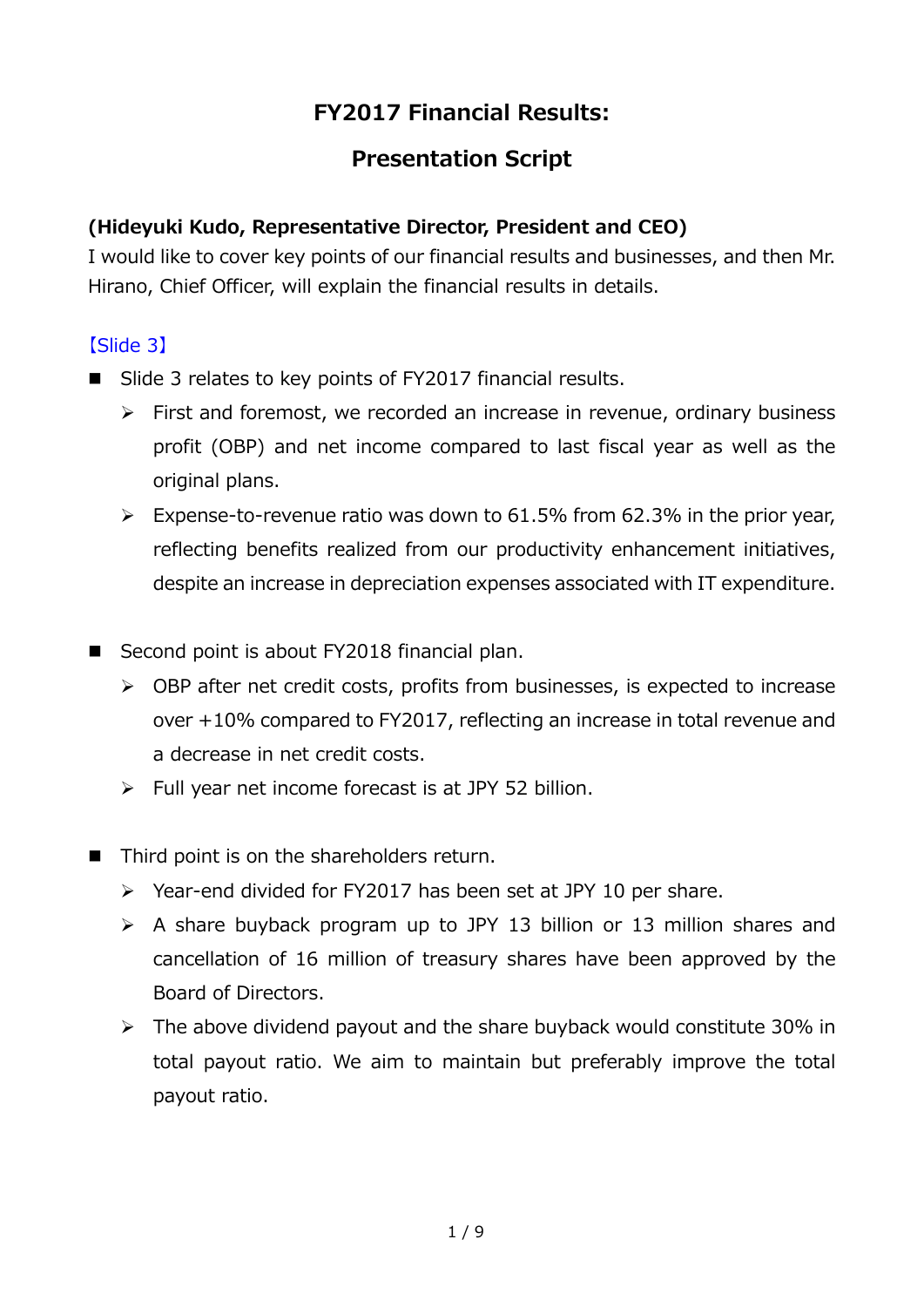### 【Slide 4】

- $\blacksquare$  Page 4 covers the financial results overview.
	- $\triangleright$  Net interest income increased +5% reflecting asset growths in unsecured card loans despite incorporating the full year impact of the negative interest rate policy (NIRP). This demonstrates an improvement in our overall earnings power.
	- Noninterest income declined by 3%. Increases in the Institutional businesses were offset by lower noninterest income in retail banking. Decrease in noninterest income is largely in line with a decline in gains on bonds.
	- Total expenses remained flat at JPY 142.5 billion compared to FY2016.
	- $\triangleright$  Net credit costs increased to JPY 37.2 billion, increasing 17% compared to FY2016. This is due mainly to a one-off additional provisioning to a single transaction made in Showa Leasing, which was not incorporated in the initial plan. The one-off provisioning does not imply deterioration of overall credit quality.
	- $\triangleright$  For grey zone reserve, we examined the adequacy of the reserve level for our subsidiaries. Accordingly, while we released reserves in Shinsei Financial, we made additional provisions in APLUS FINANCIAL and Shinsei Personal Loan.
	- $\triangleright$  As a result, net income totaled JPY 51.4 billion, fully achieving the original forecast of JPY 51 billion.
	- $\triangleright$  In addition, please refer to the total payout ratio table at the bottom of the page, our policy of shareholder return should be very evident from those actual figures.

## 【Slide 5】

- Page 5 shows our FY2018 financial plan.
	- $\triangleright$  In total revenue, income from unsecured card loans will drive the increase of JPY 4.5 billion compared to FY2017.
	- $\triangleright$  In expenses, an increase in depreciation expenses associated with IT expenditure and advertisement expenditure in individual business areas will offset benefits from productivity enhancement projects, resulting an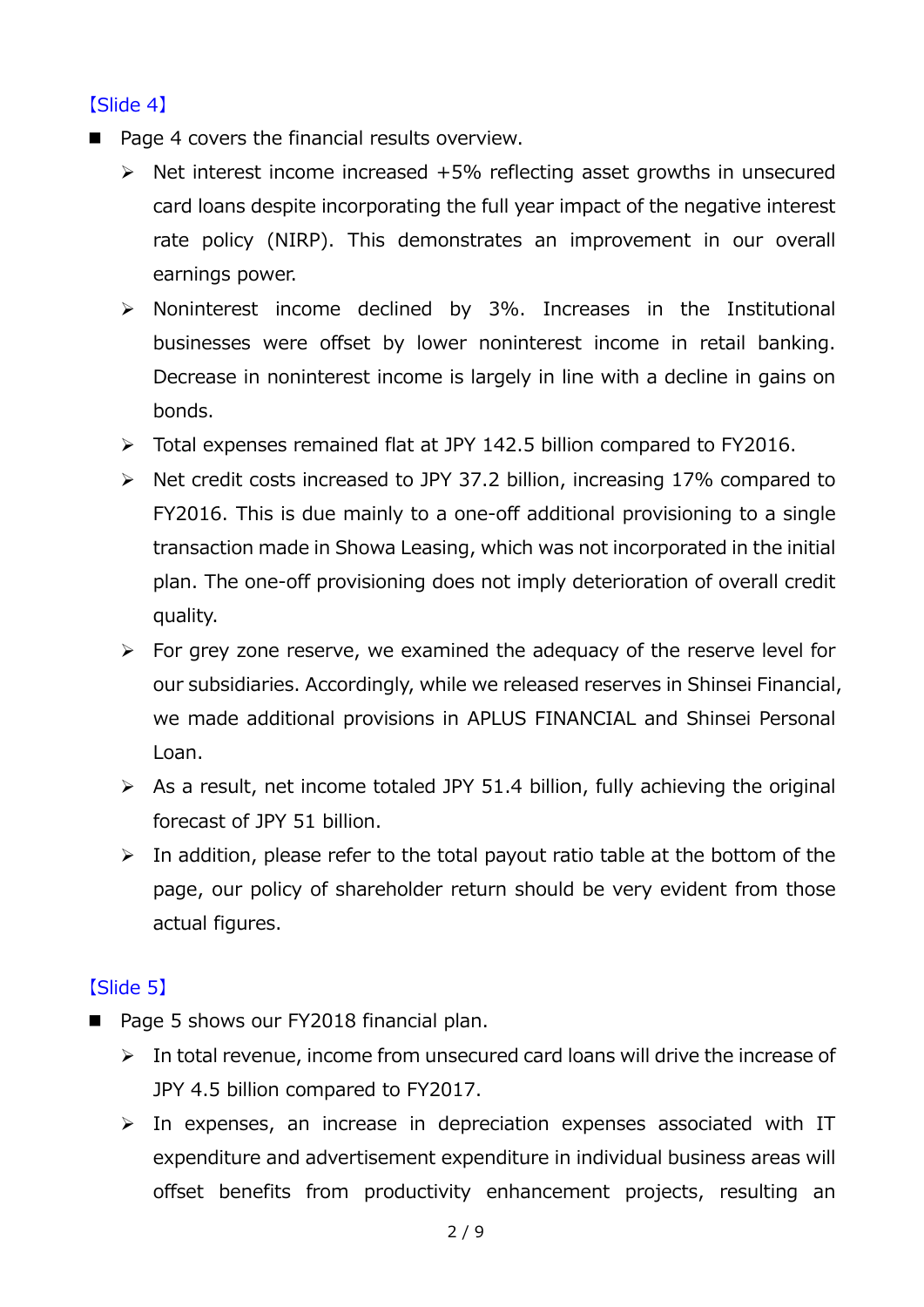increase of JPY 2 billion compared to FY2017.

- $\triangleright$  In net credit costs, we expect an improvement of JPY 3.2 billion, mainly reflecting the absence of one-off provision for specific reserves in Showa Leasing as recorded in FY2017.
- Accordingly, OBP after net credit costs will increase by over 10% YoY.
- $\triangleright$  In others, we expect JPY 6 billion cost due mainly to an increase in the income tax expenses. As a result, net income forecast for FY2018 is at JPY 52 billion.

### 【Slide 6】

- Page 6 illustrates recurring profits and operating assets for FY2018.
	- $\triangleright$  Profits are divided into three categories, namely, recurring profits, market related profits and one-off profits.
	- $\triangleright$  Of which, we expect to see an increase in the recurring profits, reflecting an increase in operating assets mainly in the growth areas and an absence of a one-off provisioning in Showa Leasing which was recorded in recurring profits in FY2017.
	- $\triangleright$  For the asset balance, we expect that growth rate in unsecured card loan market will be at 5%, reflecting factors such as slower growth in the guarantee business and an initial phase of Lake ALSA. In structured finance we expect 10% growth rate, which is largely at the same pace as in FY2017.

## 【Slide 7】

- $\blacksquare$  Page 7 provides key measures in the growth areas
	- $\triangleright$  We realigned unsecured card loan business strategy according to customer segments. Starting FY2018, we will increase new unsecured card loan customers and balances mainly under the new brand of Lake ALSA. We leverage a brand name of Lake, but at the initial phase we continue to monitor smooth launch of the product. We will also enhance our credit screening, loan collections approach and streamlining operations by utilizing AI score. Consumer finance business in Vietnam has been growing in terms of the number of customers since its inception. We will look for new opportunities mainly in Asia.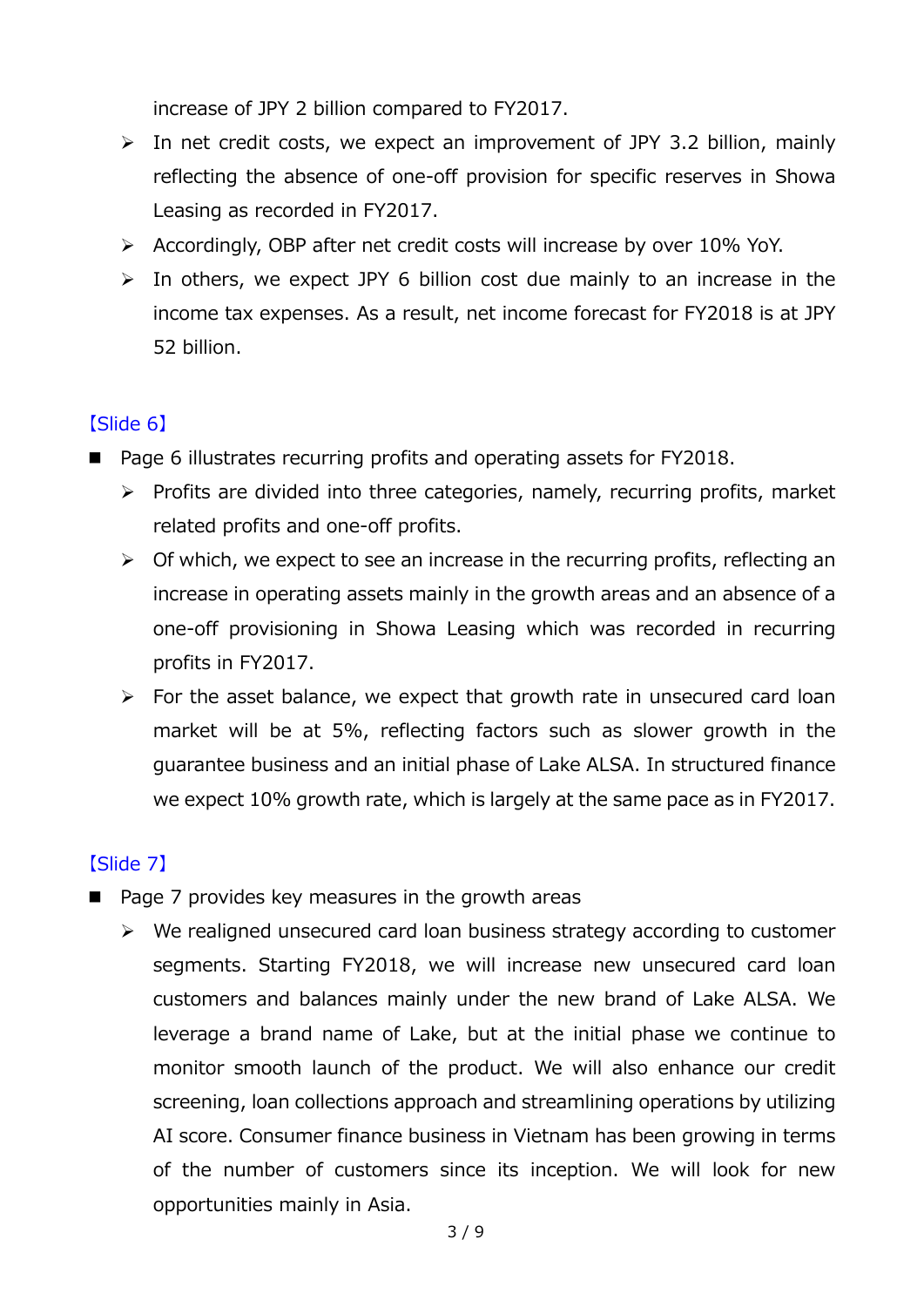$\triangleright$  In domestic project finance, we are positioned to have best-in-class expertise in originating new transactions. We have been diversifying power sources and types of transaction as mega solar projects are expected to peak out. We will enhance transactions with private or listed investment funds in addition to deals with foreign sponsors.

### 【Slide 8】

- Page 8 covers synergies across key businesses.
	- $\triangleright$  In institutional business areas, we regard Showa Leasing as a nonbanking entity, and are enhancing our capabilities including new offerings to meet customer needs of banking and nonbanking entities as one virtual unit while leveraging each entity's expertise.
	- $\triangleright$  We launched vendor leasing and auto leasing businesses by putting together Showa Leasing and APLUS by capturing leasing demand from individual customers or proprietors.
	- $\triangleright$  We have started business alliances with external companies in different industries in order to meet needs of emerging customer segments like freelancers and foreigners in Japan. If we can join the eco systems of new customer segments together with our partners, we think we will be able to expand business opportunities to provide our financial products and services. We are also looking for opportunity of business alliance with nonfinancial players which have retained customer base.

## 【Slide 9】

- Page 9 shows benefits of the productivity enhancement projects.
	- $\triangleright$  While we explained, in the past, the total benefit of JPY 5 billion from various productivity enhancement projects, we now expect the project benefits to total JPY 8 billion in FY2018 compared to FY2015 as we have identified new initiatives. We have made further progress and are able to materialize additional benefits from Part-2 of the Projects.
	- $\triangleright$  In FY2018, we have started reviewing business initiatives related to our front office.
	- $\triangleright$  For example we announced that we would revise our loyalty program called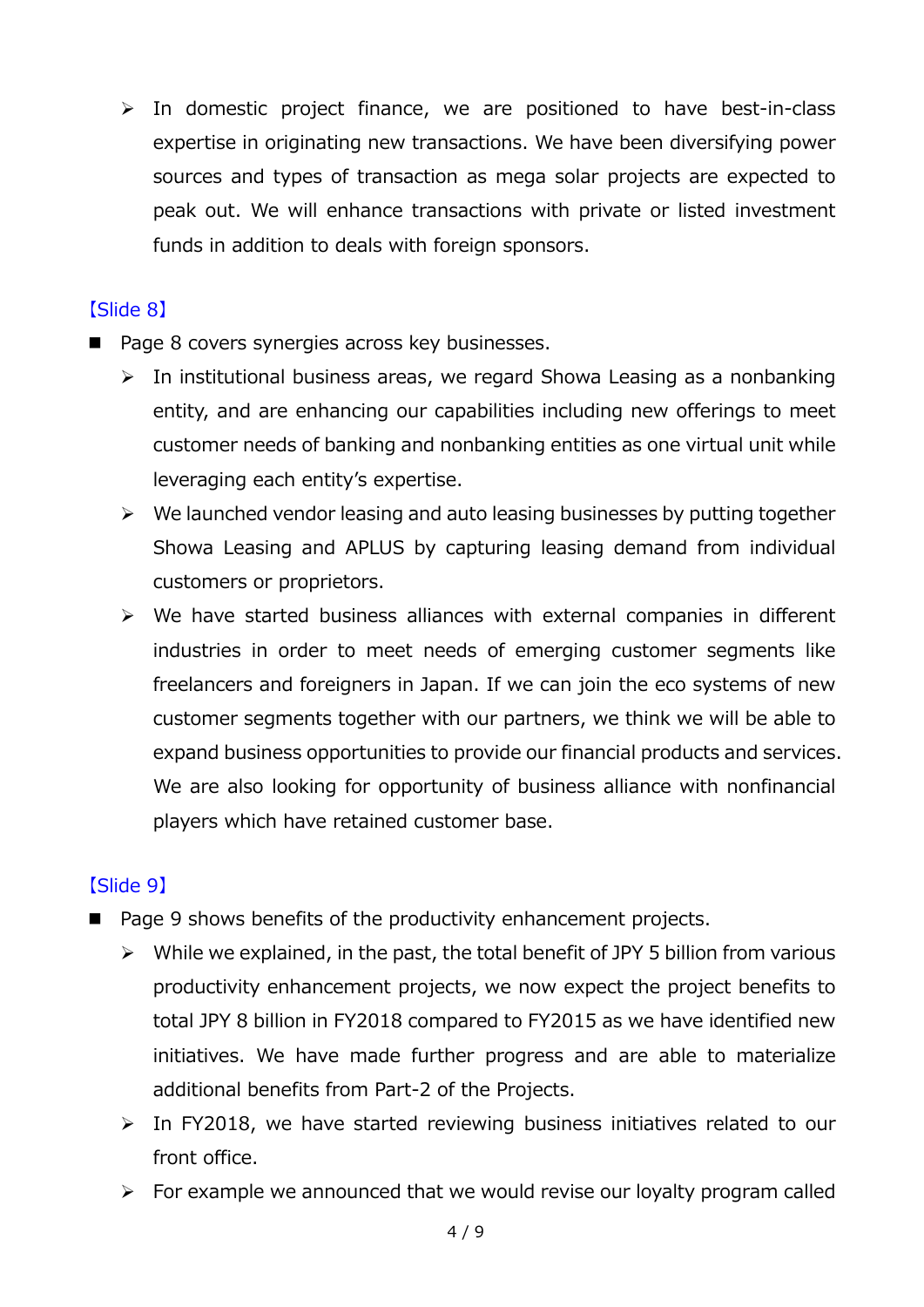"Shinsei Step Up Program" to optimize earnings structure in Retail Banking.

- $\triangleright$  This program revision promotes cashless transactions and provides various benefits to GAICA users. GAICA is a multi-currency prepaid card of APLUS which can use VISA Paywave service.
- $\triangleright$  We expect the project benefits will continue to accumulate going forward.

We have been implementing various kinds of initiatives including unifying group management infrastructures, concentrated resource investment into group businesses and business development through group function integration so that we can maximize the strength and management resources of Shinsei Bank Group as set in the 3<sup>rd</sup> MTMP. As a result of building up business model which allows us to generate stable and recurring profit, we have also accumulated capital base as well as improved the total payout ratio.

In FY2018, we will introduce leaner operations as more tools to enhance productivity such as RPA and AI are available. In addition to that, we would like to receive better appreciation from the market, as a result of (i) improving the total payout ratio and profit quality of each business portfolio (ii) increasing bottom line profit and (iii) improving expense-to-revenue ratio by focusing on the productivity enhancement projects and forming partnership with different industry companies and through non-organic growth opportunities mainly in overseas nonbanking businesses.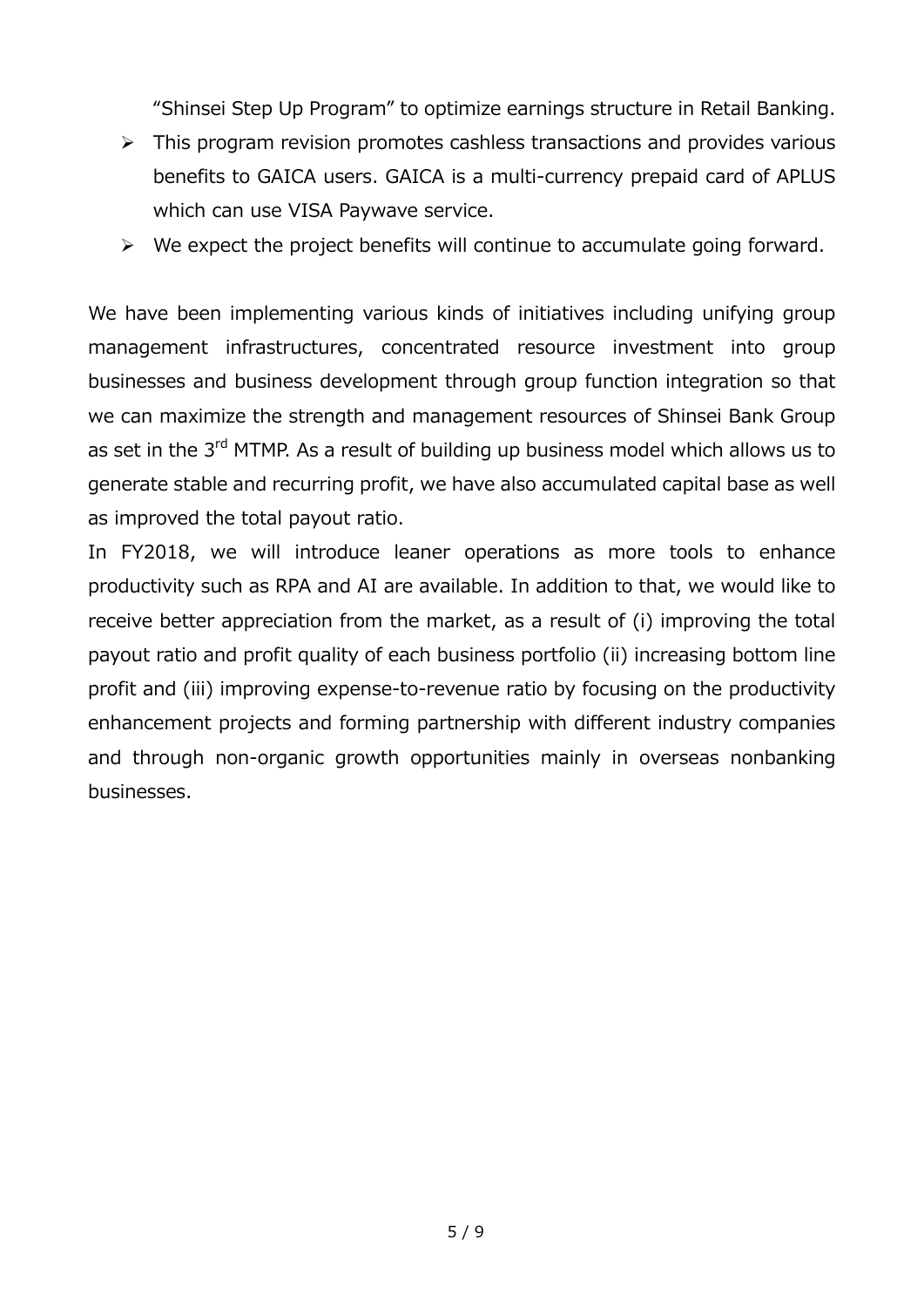# **(Shouichi Hirano, Chief Officer, Group Corporate Planning and Finance, Managing Executive Officer)**

【Slide 10】

- Page 10 shows net interest income and net interest margin.
	- $\triangleright$  Net interest income increased by 5% to JPY 128.7 billion.
	- $\triangleright$  In particular, net interest income from unsecured card loan business increased by 7% to JPY 69 billion, which represents 54% of the total net interest income.
	- $\triangleright$  As we increase higher interest earning assets mainly in unsecured card loans, net interest margin (NIM) continues to improve and is now at 2.42% despite the introduction of NIRP.

## 【Slide 11】

- Page 11 explains breakdown of the NIM.
	- $\triangleright$  In the interest earning asset, overall yield on loans increased by 3 basis points to 2.75% from FY2016
	- $\triangleright$  Asset growth in the consumer finance businesses was offset by full year impact in the negative interest rate in other businesses.
	- $\triangleright$  On the funding side, rate on interest bearing liabilities increased to 0.26%.
	- $\triangleright$  As our foreign denominated currency (FCY) assets have been growing, we are increasing FCY funding through currency swaps and acquiring longer-term retail FCY deposits in order to immunize ourselves from maturity gap risk.

## 【Slide 12】

- Page 12 relates to noninterest income.
	- $\triangleright$  Noninterest income was down by 3% to JPY 103.2 billion.
	- $\triangleright$  This was due mainly to JPY 3.7billion decrease in net other business income.
	- Gain on stock transactions in Corporate Business and Showa Leasing increased by JPY 3.7 billion compared to FY2016, but gain on bonds in Treasury and real estate finance declined by JPY 6.4 billion compared to FY2016.
	- Decline of noninterest income in Retail Banking was mainly due to lower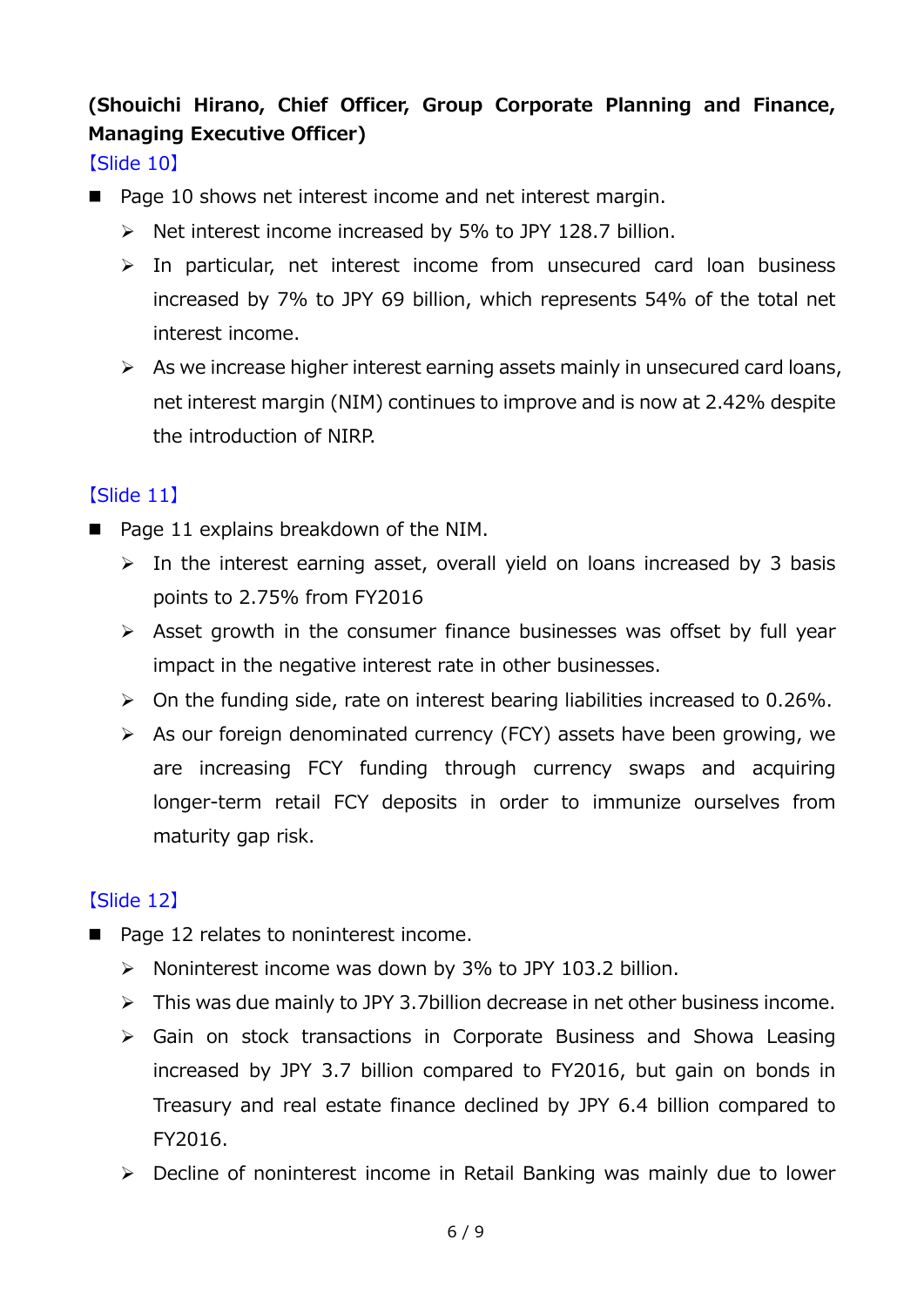upfront fees from asset management products and lower fee income from fewer new transactions in housing loan.

- $\triangleright$  We continue to develop new products to expand AUM
- $\triangleright$  We are also revising "Shinsei Step Up Program" to enhance retail banking earnings structure.

### 【Slide 13】

- Page 13 covers expenses.
	- Expenses totaled JPY 142.5 billion in FY2017, lower than our original plan of JPY 145 billion and almost flat compared to the last fiscal year reflecting contribution from the productivity enhancement projects.
	- $\triangleright$  Improvement in revenues with rigorous expense discipline has brought 2 consecutive years of improvement in the expense-to-revenue ratio to 61.5% in FY2017.

### 【Slide 14】

- Page 14 shows details of the net credit costs.
	- $\triangleright$  Net credit costs increased by 17% to JPY 37.2 billion.
	- > Increase in net credit costs was due largely to a large one-off provisioning of a specific reserve Showa Leasing recorded in FY2017.
	- $\triangleright$  Net credit costs of the unsecured card loans increased as a result of the growth of its loan balance. However, net credit cost ratio of the unsecured card loans remained flat at 4.6%.

## 【Slide 16】

- Page 16 covers capital adequacy.
	- $\triangleright$  We maintained ample level of common equity Tier 1 ratio at 12.2% on a fully loaded international basis.
	- $\triangleright$  Risk weighted assets increased due to an increase in operating assets mainly in growth business areas.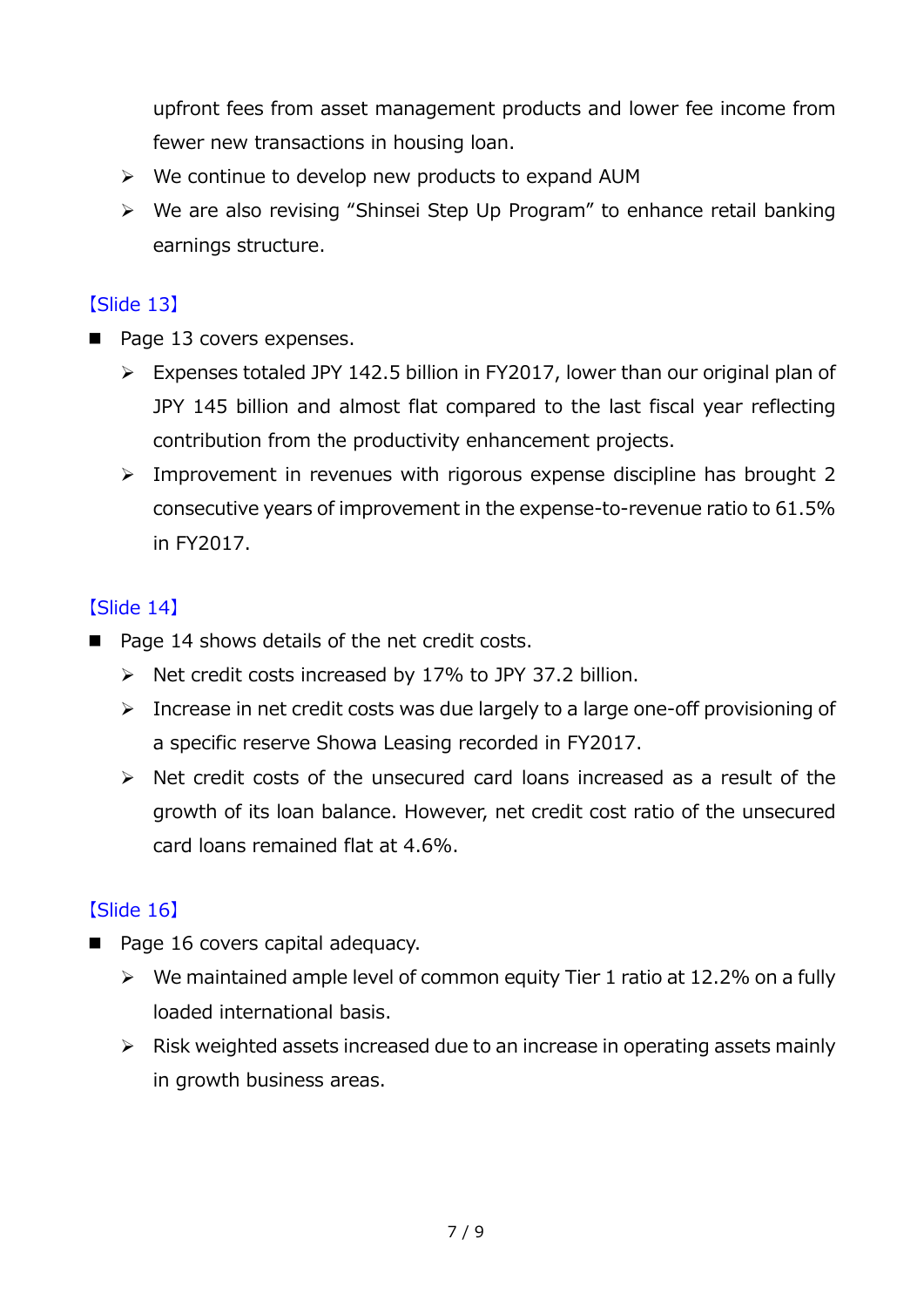### 【Slide 17】

- Page 11 highlights trends of Grey Zone or excess interest repayment.
	- $\triangleright$  The number of disclosure claims and the actual repayments in 4Q FY2017 were down 50% compared to 4Q FY2016.
	- $\triangleright$  We released reserve of JPY 11.8 billion in Shinsei Financial, but provisioned JPY 3 billion in APLUS FINANCIAL and JPY 2.7 billion in Shinsei Personal Loan.
	- $\triangleright$  Total grey zone reserve is now at JPY 74.6 billion with approx. 5 years-worth of coverage ratio. We believe it is sufficient from a Group-wide perspective.

## 【Slide 19&20】

- Pages 19 and 20 cover update on our business portfolio.
	- $\triangleright$  Unsecured card loans and structured finance balances have been growing steadily and now account for 26% of total outstanding balance. Profit from unsecured card loans and structured finance constitutes about 40% of total profit.
	- $\geq$  On the page 20, these growth areas consist of more than 42% of total profits vs 40% in FY2016, as the operating assets have been accumulating in the third Medium Term Management Plan.

## 【Slide 21】

- Page 21, covers unsecured card loan business.
	- $\triangleright$  The total loan balance increased 8% as we originally expected.
	- $\triangleright$  While net credit costs increased 11% in line with the asset growth, OBP after net credit costs increased dramatically by 38%.
	- $\triangleright$  The approval ratio for the 3 months in 4Q FY2017 was down to 32%. This reflects changes in the loan approval process introduced in January 2018.
	- > Lake ALSA was launched in April 2018 without any material operating issues. Detail numbers will be explained at the 1Q FY2018 financial results announcement.